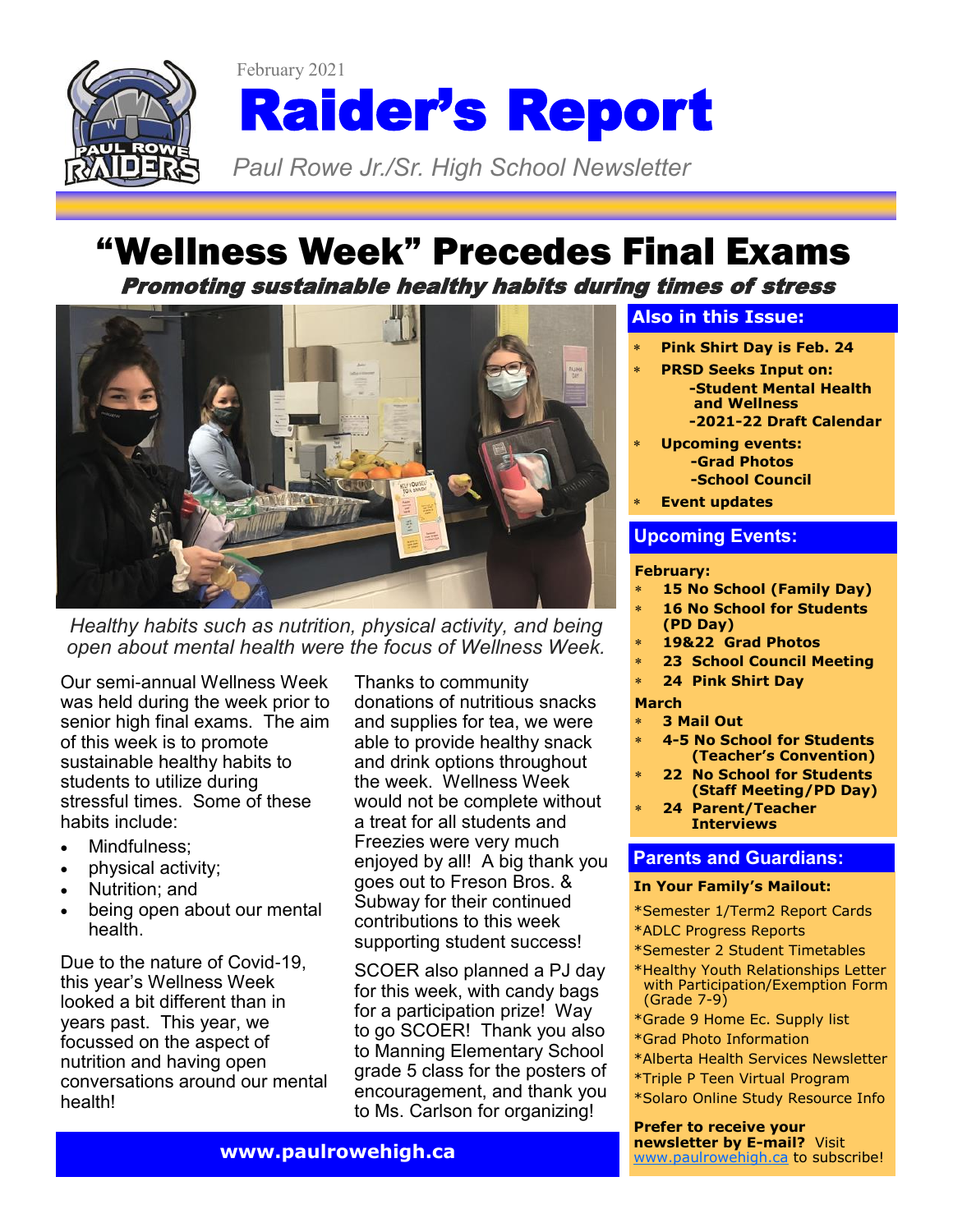# **Superintendent's Message: Celebrating Pink Shirt Day 2021 and Safe & Caring Learning Environments**

At Peace River School Division (PRSD) we pride ourselves in our ability to create and foster safe and caring learning environments. There are many people who play a role in this process and I would like to take this opportunity to celebrate their efforts and thank all the students, staff, parents, local partners, and community members who contribute to creating a culture of kindness and respect in our schools. We share in the success of our work in this regard with our school communities as our latest survey results show that 90.8% pf our students, staff, and parents feel that PRSD schools provide safe and caring learning environments for students, and our result exceeds the provincial average.



Pink Shirt Day is one day per year where we wear pink in a united stand to support healthy relationships, wellness and diversity. However, the work we do in this regard is on-going through various programs, initiatives and presentations focused on healthy relationships and personal well-being. Examples of such programs and initiatives include the work of our school based Youth Education Support Workers, Success Coaches, student leadership groups, mentorship programs, behaviour support programs, wellness programs, the focus on citizenship division-wide, daily learning incorporated into the curriculum and the important support that comes from community involvement and various agencies.

Providing safe and caring learning environments for students is very important to us. We understand that in order for students to learn, flourish and reach their full potential, they need to feel safe, happy and cared for in a positive learning environment.

Thank you so much for your involvement and support and we invite you to join us on February 24, 2021 for Pink Shirt Day when PRSD students and staff will wear pink in support of healthy relationships, wellness, and diversity.

# **Wear PINK shirts on Wednesday, February 24!**



Students and staff throughout Peace River School Division are encouraged to wear pink shirts on Wednesday, February 24th. The pink shirts represent our continued dedication to fostering a culture of kindness and respect in our schools. *Note: Students new to Paul Rowe will receive a PRSD branded pink shirt that morning if they do not already have a pink shirt.*

**For more information about Pink Shirt Day visit: <http://pinkshirtday.ca/>**

Paul Bennett, Superintendent of Schools Peace River School Division



**Check out the Alberta Health Services Healthy Teens parent newsletter for a great article: "BULLYING: 5 WAYS TO HELP YOUR TEEN"**

A print copy of the Healthy Teen publication is included with every monthly mail out from Paul Rowe Jr./Sr. High School. To view digital copies of the newsletter visit [https://](https://www.albertahealthservices.ca/topics/Page17212.aspx) [www.albertahealthservices.ca/topics/](https://www.albertahealthservices.ca/topics/Page17212.aspx) [Page17212.aspx](https://www.albertahealthservices.ca/topics/Page17212.aspx) >Monthly Newsletters.

*Links to the "Healthy Children" newsletter can also be found on this page.*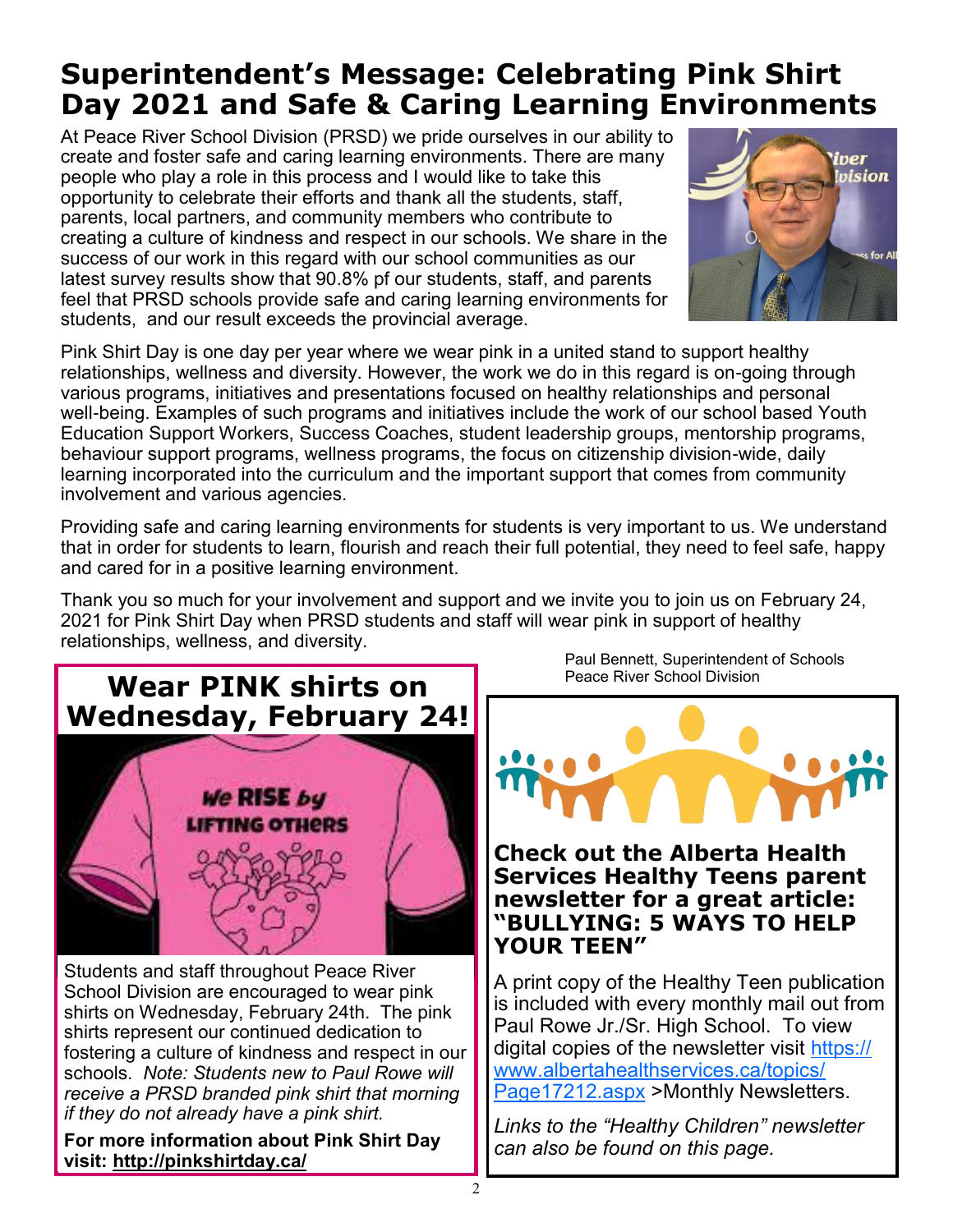# **Peace River School Division Seeks Input on Student Mental Health and Wellness**

**Student Mental Health** and Wellness Survey **Physical &** Learning **Mental Addiction Disabilities Health** he survey is available until February 17, 2021 fo<br>grade 7-12 students, all parents and all staff

The Peace River School Division (PRSD) board of trustees wishes to hear from students, parents and staff regarding their experiences and knowledge of services and supports for mental health, addiction, physical, and learning disabilities in PRSD schools and communities. The PRSD board of trustees will collect input by way of a "Student Mental Health and Wellness" survey to be administered to grade 7-12 students, staff and parents.

"We have heard from our students, families and staff that they feel that there is a lack of access to many services and supports related to mental health, addictions, physical and learning disabilities and we want to learn more from those impacted" says Board Chair Darren Kuester.

The data collected from the surveys will be analyzed, shared

with the public and used to leverage the board's advocacy efforts to impact positive change to support students and families in having access to the supports and services they need.

"The board urges students, parents and staff to make sure they complete this very important survey" says Kuester. "The current supports and services, especially in the north and in remote communities, do not seem to be keeping up with the needs and it is putting extreme pressure on our families and staff to pick up the pieces."

To date, the board has engaged in conversations with elected municipal officials, local Members of the Legislative Assembly and PRSD School Council members regarding the need for increased service, support, and government funding in these areas.

"Supports for mental health, addiction, and students with learning and physical disabilities is crucial as our students and staff need to have supports in place to be healthy and successful. We are taking our advocacy efforts regarding this very important matter seriously and need the input from our school communities to have a better understanding of what is needed and what we can ask of our elected officials." says Kuester.

**The link to the survey will be made available to PRSD students in grades 7 to 12, all parents, and staff until February 17, 2021. Link: <https://www.surveymonkey.com/r/LB8W8RR>**

# **Have your say on the 2021-2022 school calendar!**

The Peace River School Division (PRSD) Calendar Committee has developed a draft of the 2021-2022 PRSD School Calendar. In addition to feedback of the committee, it is important for PRSD to gather input from students, staff and parents on the draft calendar in order to best meet the needs of our school communities.

To view the proposed calendar, along with key dates and other notes visit [www.prsd.ab.ca.](http://www.prsd.ab.ca.) To have your say on the proposed calendar, send feedback via:

- Email: warnec@prsd.ab.ca
- Facebook: Peace River School Division
- Regular mail: Peace River School Division Box 380 Grimshaw, Alberta T0H 1W0

### **Please provide any feedback you have by March 15, 2021.**

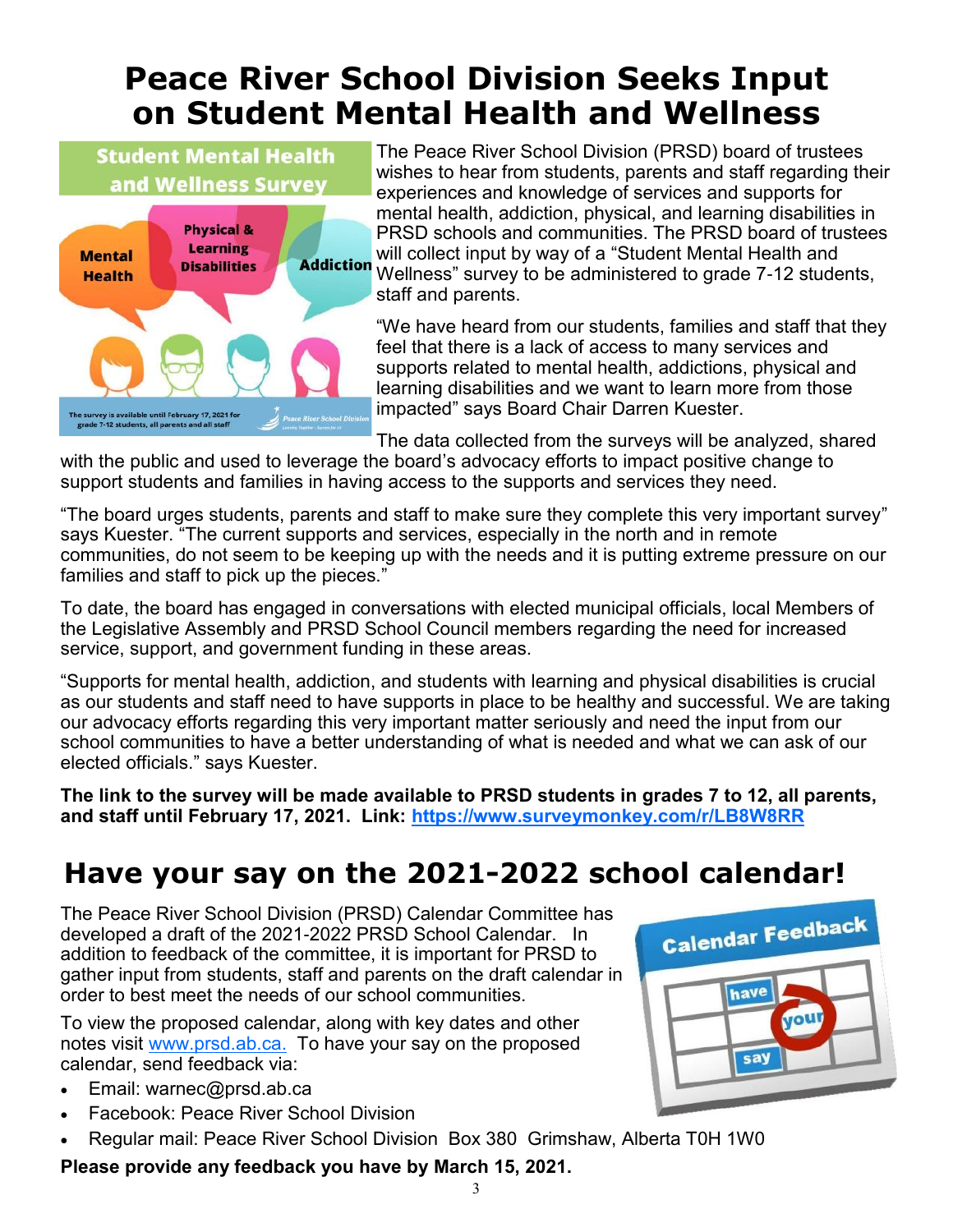# **Save the Dates:**

### **Virtual School Council Meeting**

**Tuesday, February 23 at 7:00 PM**

**Please call the school at (780) 836-3397 for details on how to join virtually!**

*Our school administration uses School Council meetings to consult with parents/guardians on a number of important topics that directly affect students' experience within our school.* 

### *All parents/guardians are encouraged to attend and to provide input.*

Other 2020-2021 dates are March 30 & May 4.





Grad Portrait photographers will be at our school:

- February 19 from 10 AM-5 PM
- February 22 from 9 AM-3 PM

Book your appointment at [www.prestigeportraits.ca](http://www.prestigeportraits.ca)

**Please be sure to review the Covid-19 precautions from Prestige portraits prior to picture day.**



# **Jr. High Students Participate in #BellLetsTalk Day**

On Bell Let's Talk Day, which was held on Friday, January 29th, Canadians and people around the world joined in to help create positive change for people living with mental health issues. Junior high students at Paul Rowe spent time reflecting on the importance of our mental health each and every day. They also discussed the importance of reducing stigma around the topic of mental health. Thank you to Ms. Kendall Carlson for facilitating these activities!

For more information about Bell Let's Talk Day, including "Ways to Help" and "Get Help" at any time, visit [https://letstalk.bell.ca/en/.](https://letstalk.bell.ca/en/) 

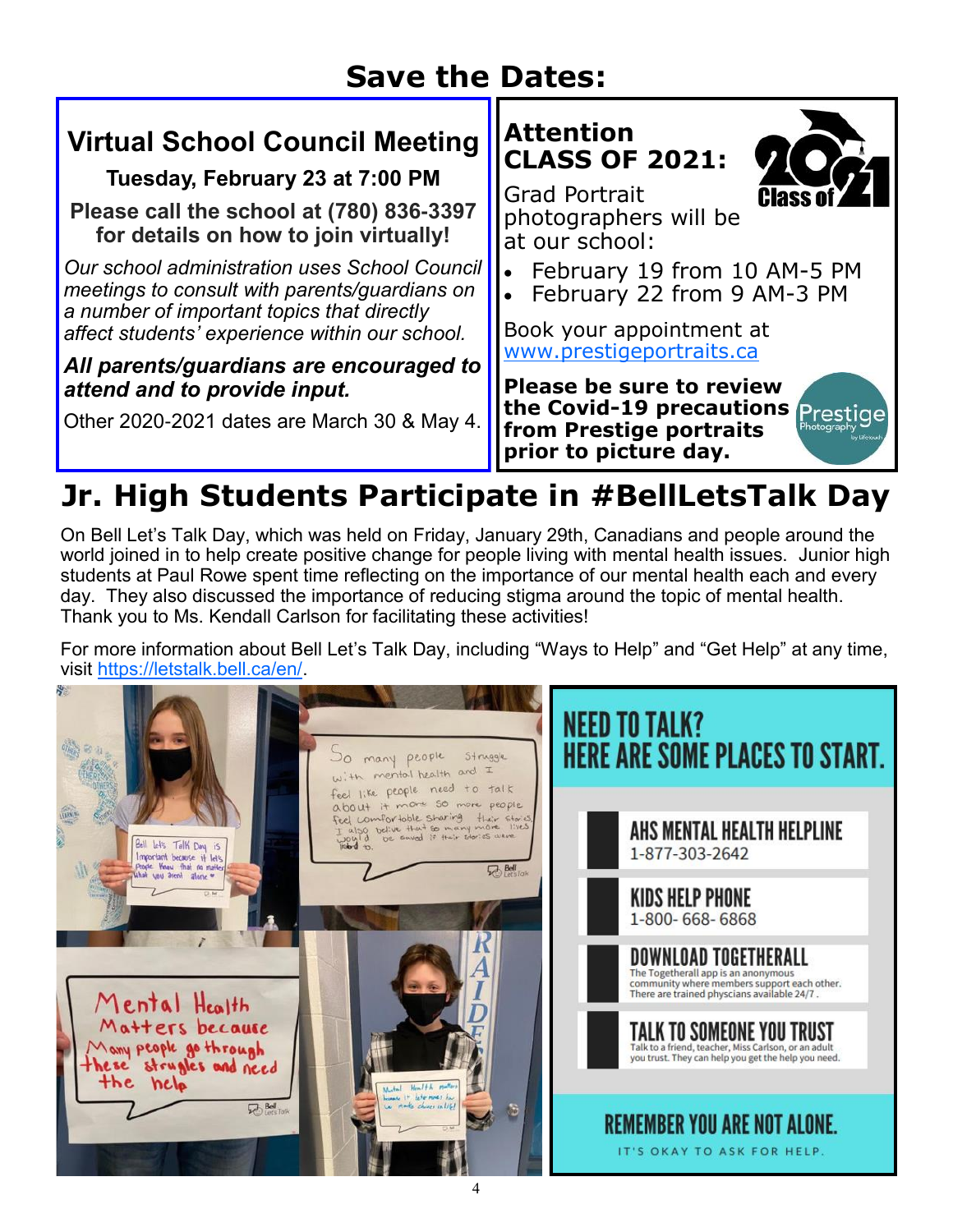## **More Wellness Week Pics!**



# **Spotlight on Health & Safety: Bullying**



Providing safe and caring learning environments for students is very important to us. We understand that in order for students to learn, flourish and reach their full potential, they need to feel safe, happy and cared for in a positive learning environment.

The work we do to foster safe and caring learning environments is consistent and on-going through various programs, initiatives, and presentations focused on healthy relationships and personal well-being. Mentorship and leadership programs, student groups, wellness and character education, behaviour support programs, and our focus on citizenship support a culture of respect and kindness in our schools.

In Peace River School Division, we employ divisional Social Workers, Success Coaches and Youth Education Support Workers who support safe and caring schools through regular programming, small groups, conflict resolution, and one-on-one support. Our Social Workers, Success Coaches and Youth Education Support Workers also provide a link for our schools and families to access community resources and supports that may be available from various agencies.

As our Safe and Caring policy states "All those involved with the division including trustees, employees, students, parents, volunteers, contractors and visitors must share in the responsibility for eliminating bullying, discrimination, harassment, and violence. The board prohibits bullying and expects allegations of such behaviours to be investigated in a timely and respectful manner."

View PRSD's Board Policy 19 Welcoming, Caring, Respectful and Safe Learning Environment on our website homepage to read Policy 19 in detail.